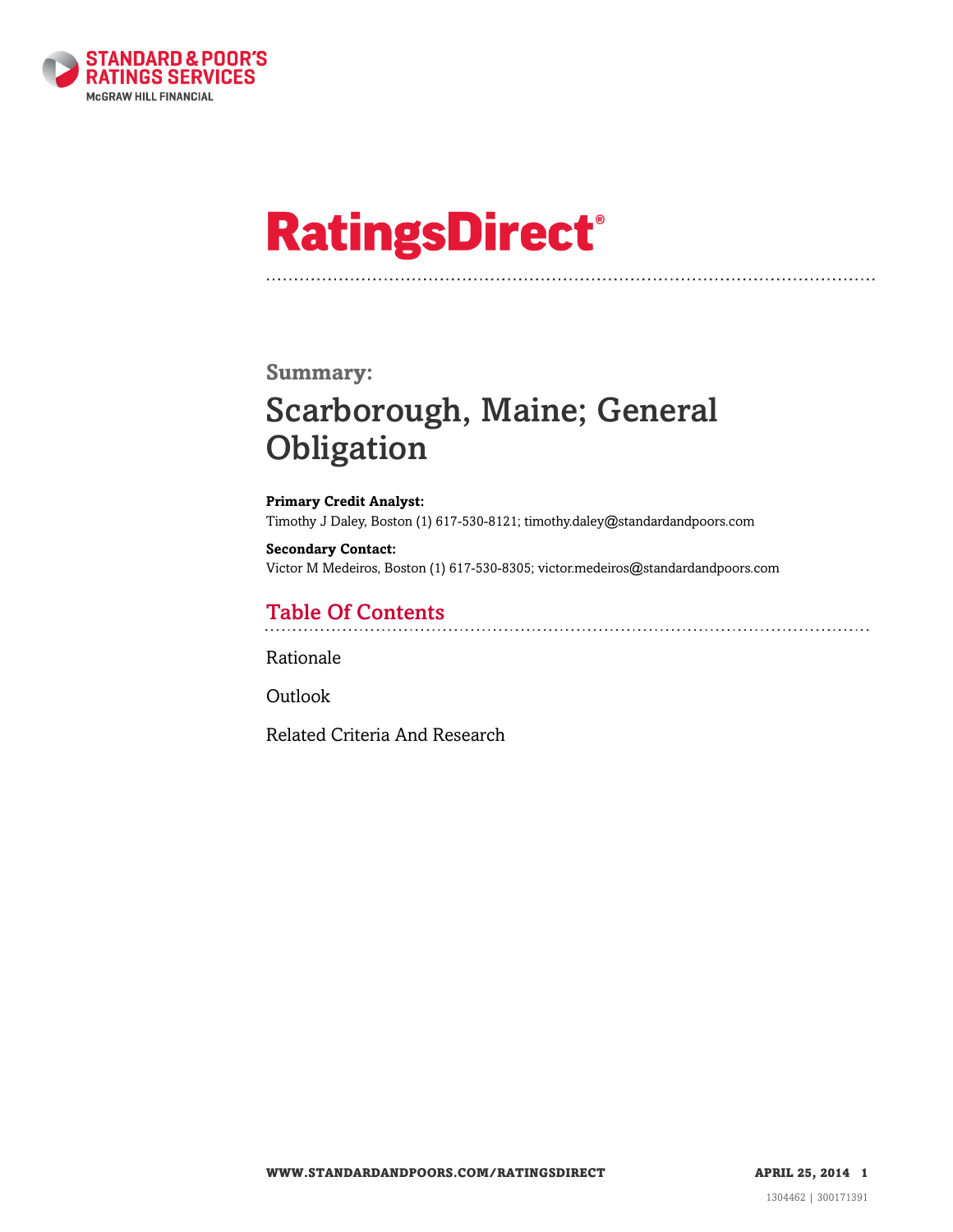# **Summary:** Scarborough, Maine; General Obligation

#### Credit Profile

US\$6.505 mil GO bnds ser 2014 due 11/01/2034 *Long Term Rating* AA/Stable New

# <span id="page-1-0"></span>Rationale

Standard & Poor's Ratings Services has assigned its 'AA' long-term rating and stable outlook to the Town of Scarborough, Maine's series 2014 general obligation (GO) bonds. At the same time, Standard & Poor's affirmed its 'AA' rating on the town's GO bonds outstanding.

The town's full faith and credit pledge secures the bonds. We understand that officials will use bond proceeds to finance various capital projects and equipment purchases.

The rating reflects our assessment of the following factors for Scarborough, specifically what we consider its:

- Very strong economy, which benefits from participation in the broad and diverse economy of Portland, Maine;
- Adequate budgetary flexibility, with available reserves above 5% of general fund expenditures for the three most recent audited years;
- Strong budgetary performance, with slight general fund deficits and operating surpluses in total governmental funds;
- Very strong liquidity, providing very strong cash levels to cover both debt service and expenditures;
- Strong management conditions, with formalized practices and a consistent ability to maintain balanced budgets; and
- Adequate debt and contingent liabilities profile, driven mostly by the town's low net direct debt as a percent of market value.

#### Very strong economy

We consider Scarborough's economy to be very strong, with access to the broad and diverse economy of Portland in Cumberland County. Traditionally, county unemployment has tracked lower than that of the state and the nation; the county unemployment rate averaged 5.3% in 2013. Scarborough has what we consider to be good per capita income reflective of the residents' employment opportunities in the neighboring areas. It has projected per capita effective buying income of 142% of the U.S. The town's assessed value (AV), which was not significantly affected by the recession, has experienced modest growth in the past five years and totals \$3.66 billion in fiscal 2014. As a result, Scarborough's corresponding per capita market value was what we consider very strong at \$191,559 for fiscal 2014. Management expects the town to continue to experience modest AV growth in the medium term, and our recent forecasts indicate that the region's median home prices will remain positive into 2015, which will support continued recovery in local AV.

#### Adequate budgetary flexibility

In our opinion, the town's budgetary flexibility remains adequate, with available reserves above 5% of expenditures for the past three fiscal years, and Scarborough has no plans to significantly spend down the reserves. Management has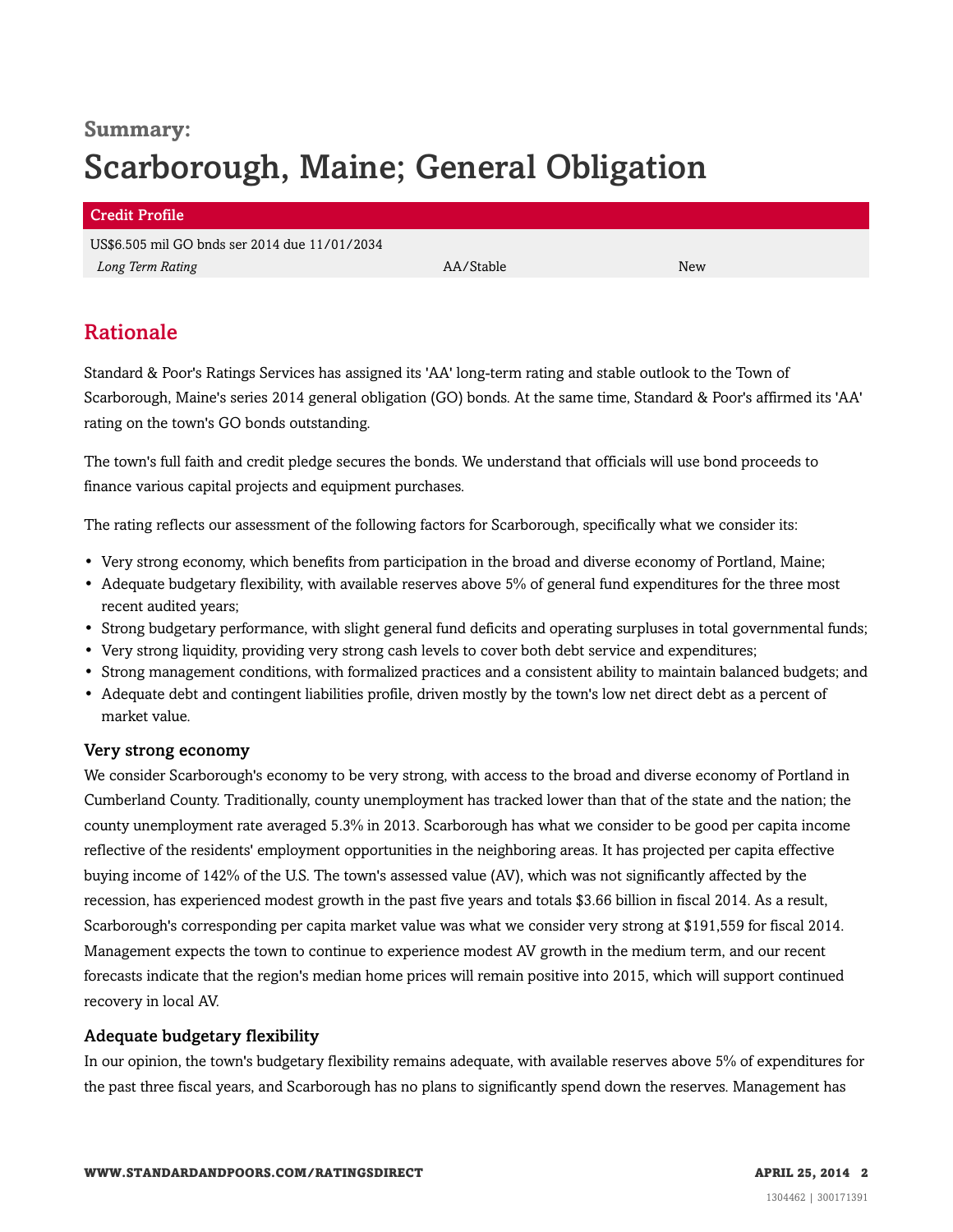been in compliance with the town's reserve policy of maintaining at least 5% in unrestricted reserves, which officials measure by unassigned, assigned, and committed balances. Management expects to add about \$150,000 to available reserves at the close of fiscal 2014. For audited fiscal 2013, available reserves were \$3.8 million, or 5.3% of expenditures. We understand the fiscal 2014 audit will contain a restatement of fiscal 2013 reserves due to a recording error. As a result, Scarborough's available reserves in the 2013 financial statements are overstated for restricted and understated for unassigned. The fiscal 2014 audit is expected to show \$2.85 million in unassigned and \$3.77 million in restricted fund balance. Including the restatement for fiscal 2013, we believe audited available reserves, unassigned and assigned, will be \$4.87 million, or about 6.8% of expenditures. Scarborough also maintains the Haigis Parkway Assessment Fund, a developing tax increment financing (TIF) district in the town. At the end of fiscal 2013, the fund held a deficit balance of \$601,113. Scarborough holds a restricted balance of \$2.8 million to cover current shortfalls in receivables from the district. At the same time, officials indicate the first development was just completed in the district, and they expect the deficit balance to decline.

#### Strong budgetary performance

Scarborough's budgetary performance has been strong overall, in our view, with an operating surplus of 1% in the total governmental funds, after taking into account one-time capital spending for school-related projects in fiscal 2013 revenues reimbursed to the general fund from the Haigis Parkway TIF District. The town's general fund closed with a slight deficit of \$535,000, or 0.7% of budget. The general fund result was largely driven by one-time expenditures related to public works inventory purchases and employee retirement payouts. The town's primary revenue sources are property taxes, which account for about 70% of revenues, state aid (12%), and excise taxes (6%). In our opinion, current tax collections have been strong, averaging more than 99% in the past five fiscal years. Officials project ending fiscal 2014 with a slight general fund surplus of about \$150,000. The town is still preparing its fiscal 2015 budget, but early expectations are for it to remain flat relative to the 2014 budget.

Looking ahead, we believe Scarborough's budgetary performance will remain at-least adequate. We understand management expects to continue to control expenses while also improving its revenue performance. Given the town's reliance on property taxes as its chief revenue source and our regional outlook for AV in New England, we believe the town's budgetary performance will remain stable in the medium term.

#### Very strong liquidity

Supporting the town's finances is what we consider to be very strong liquidity, with total government available cash as a percent of total governmental fund expenditures and as a percent of debt service at 13% and 202%, respectively. We believe Scarborough has strong access to external liquidity. It has issued GO bonds frequently in the past 15 years.

#### Strong management conditions

We view the town's management conditions as strong, with formalized financial practices, combined with a consistent ability to maintain balanced budgets. Highlights include a strong focus on financial and capital planning, evidenced by Scarborough's five-year capital improvement plan, which sets the parameters and outlines the debt and nondebt financing of all the capital projects. The town adheres to its formal investment policy and also monitors the budget regularly. Finance officials present monthly reports to the town manager and quarterly reports to the town council. Budget assumptions are done conservatively and reserves are managed in accordance with Scarborough's stated policy. The fund balance policy seeks a minimum undesignated fund balance of 5% of expenditures, about one month's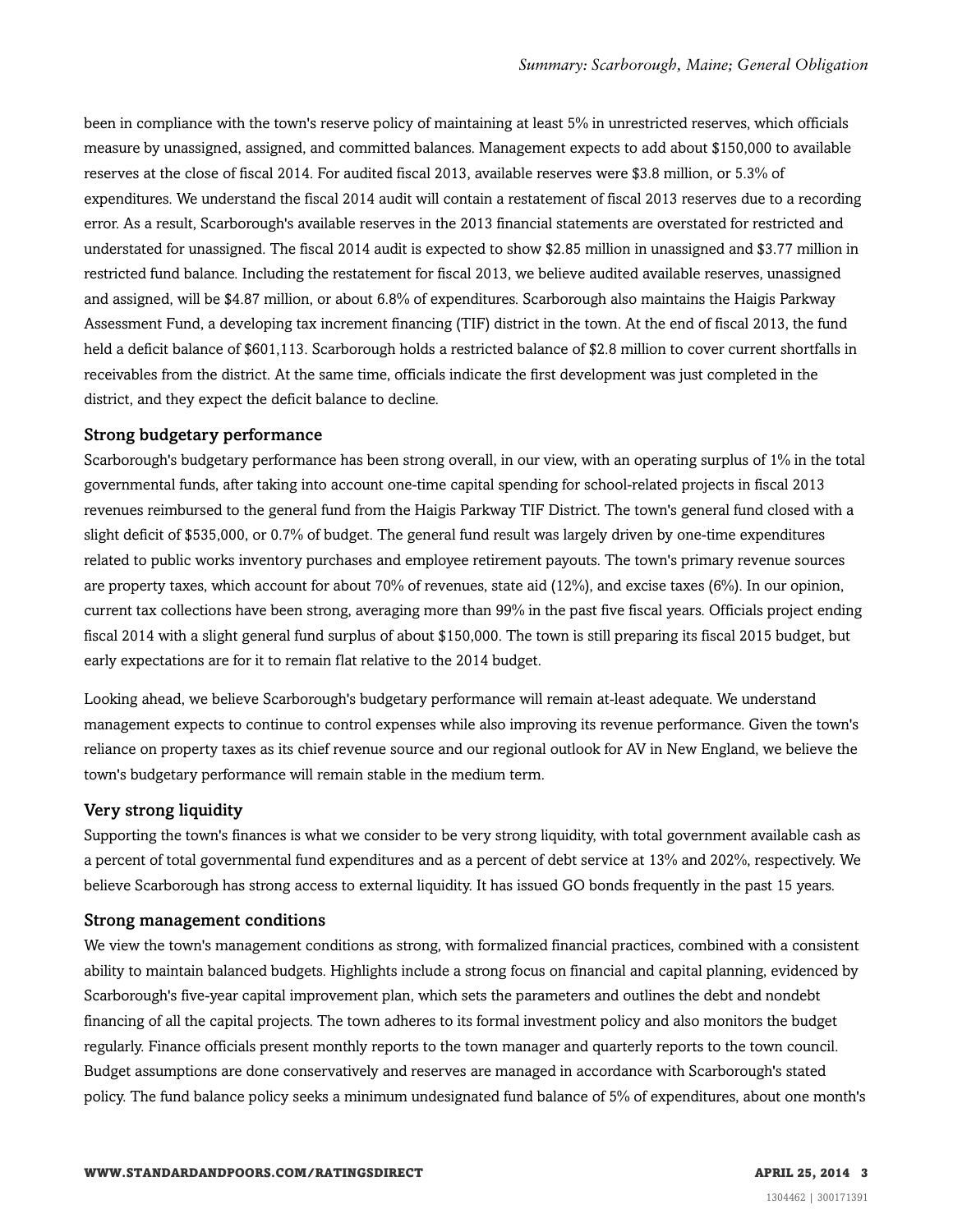budgeted expenditures.

#### Adequate debt and contingent liabilities profile

In our opinion, the town's debt and contingent liabilities profile is adequate, with total governmental funds debt service as a percent of total governmental funds expenditures at 6.5% and with net direct debt as a percent of total governmental funds revenue at 127%. Overall net debt is low in our opinion, at 2.7% of 2014 market value. Amortization of debt is average, with 58% of principal to be retired in 10 years. Scarborough maintains a long-term capital plan through 2033, and management expects to issue about \$6 million in GO debt to finance the acquisition of open space and other capital projects. We expect the town's debt profile will remain adequate despite this projected issuance.

The town contributes to the Maine Employees Retirement System Consolidated Plan, a cost-sharing, multiple-employer retirement system and the International City Manager's Association (ICMA) Retirement Corp., a defined contribution plan. Scarborough matches up to 6% of the contributions employees make in the ICMA plan. Total pension contributions for fiscal 2013 were \$741,547, equivalent to less than 1% of total governmental expenditures. The town's other postemployment benefits (OPEB) liability is due to the implicit subsidy of retirees being eligible to enroll in the city's health care plan at 100% of the premium cost to the retiree. As of the January 2011 actuarial valuation study, the unfunded OPEB obligation was \$3 million.

#### Strong Institutional Framework

We consider the Institutional Framework score for Maine municipalities as strong. See "Institutional Framework Overview: Maine Local Governments," Sept. 12, 2013.

## <span id="page-3-0"></span>Outlook

The stable outlook reflects our view of Scarborough's very strong economy and strong management conditions, as well as our expectation that management will continue to make the necessary budget adjustments to maintain structural balance, and its adequate budgetary flexibility. Over time, we could consider a positive rating action if there is a demonstrated trend of strong budgetary performance leading to maintenance of strong budgetary flexibility. Credit factors that could lead to a negative rating action include a prolonged structural budget imbalance due to lower state revenues, weaker tax collections, or an increased debt burden that leads to deterioration of the town's budgetary flexibility to a level we consider weak.

# <span id="page-3-1"></span>Related Criteria And Research

#### Related Criteria

- USPF Criteria: Local Government GO Ratings Methodology And Assumptions, Sept. 12, 2013
- USPF Criteria: Financial Management Assessment, June 27, 2006

#### Related Research

- S&P Public Finance Local GO Criteria: How We Adjust Data For Analytic Consistency, Sept. 12, 2013
- U.S. State And Local Government Credit Conditions Forecast, April 7, 2014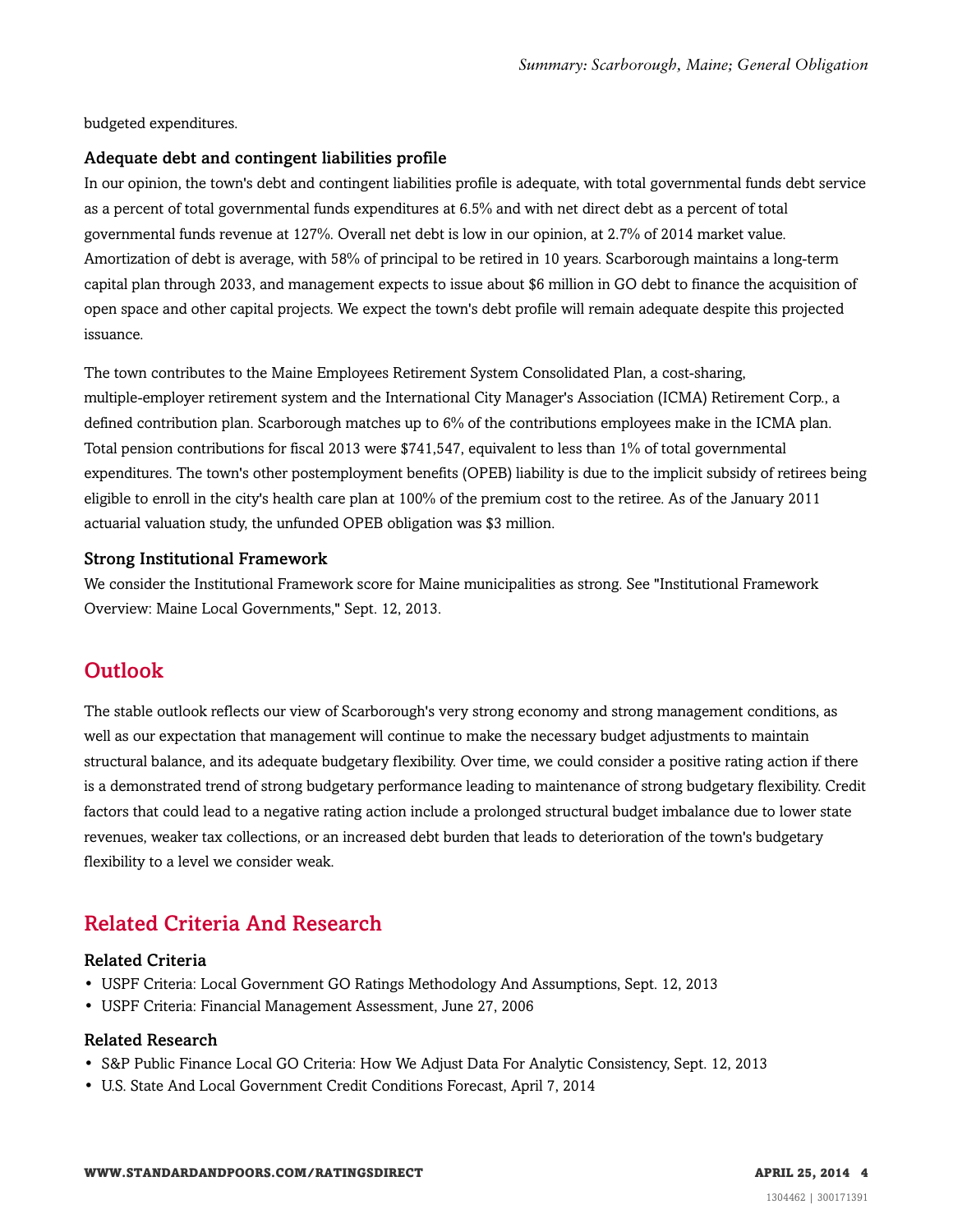• Institutional Framework Overview: Maine Local Governments, Sept. 12, 2013

| Ratings Detail (As Of April 25, 2014)       |                 |          |
|---------------------------------------------|-----------------|----------|
| Scarborough Twn GO                          |                 |          |
| Long Term Rating                            | AA/Stable       | Affirmed |
| <b>Scarborough GO</b>                       |                 |          |
| <b>Unenhanced Rating</b>                    | AA(SPUR)/Stable | Affirmed |
| <b>Scarborough Twn GO</b>                   |                 |          |
| <b>Unenhanced Rating</b>                    | AA(SPUR)/Stable | Affirmed |
| Many issues are enhanced by bond insurance. |                 |          |

Complete ratings information is available to subscribers of RatingsDirect at www.globalcreditportal.com. All ratings affected by this rating action can be found on Standard & Poor's public Web site at www.standardandpoors.com. Use the Ratings search box located in the left column.